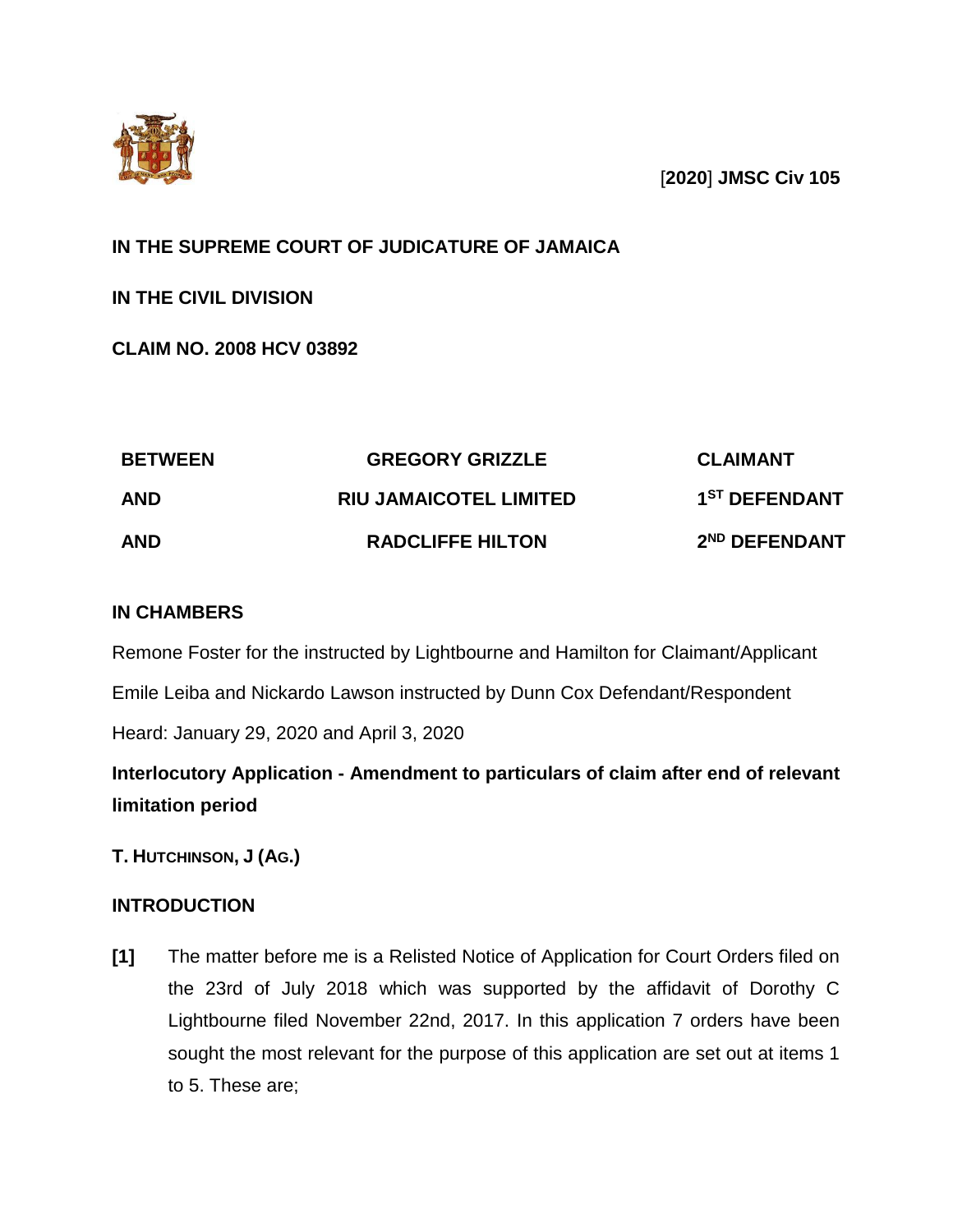- 1. An order for a report dated 20th September 2017 which prepared by Dr. Franz Pencle to be tendered into evidence for the purpose of this trial.
- 2. The appointment of this doctor as an expert witness for the purpose of the trial.
- 3. An order permitting the Claimant to have him called as a witness.
- 4. An order that the Claimant be permitted to further amend his Particulars of Claim to reflect the contents of Dr. Pencle's report.
- 5. The final order that all documents filed out of time be permitted to stand.
- **[2]** In relation to this application objection has been raised by the Defendant to orders 1 through to 4.

### **BACKGROUND**

- **[3]** On the 3rd of August 2007, the Claimant was employed as a carpenter at the property of the 1st Defendant located in Mahoe Bay, Ironshore, St. James. It is alleged that while he was at work that day engaged in the process of erecting columns an employee of the 1st Defendant lost control of a piece of lumber which fell and struck the Claimant resulting in him suffering a number of injuries. On the 11th of August 2008, a claim was filed on his behalf in which damages were sought against the 1st and 2nd Defendant in respect of the injuries sustained and resulting loss to the Claimant.
- **[4]** A Draft Amended Particulars of Claim was subsequently filed on the 17th of February 2014 in which the Claimant sought permission to include a number of other injuries as well as to expand on the injuries previously pleaded. The Notice of Application and Affidavit in Support of same was not filed until the 20th of April 2016.
- **[5]** The matter was heard by Laing J and on the 8th of July 2016 he delivered his ruling in which a number of the amendments sought were refused on the basis that they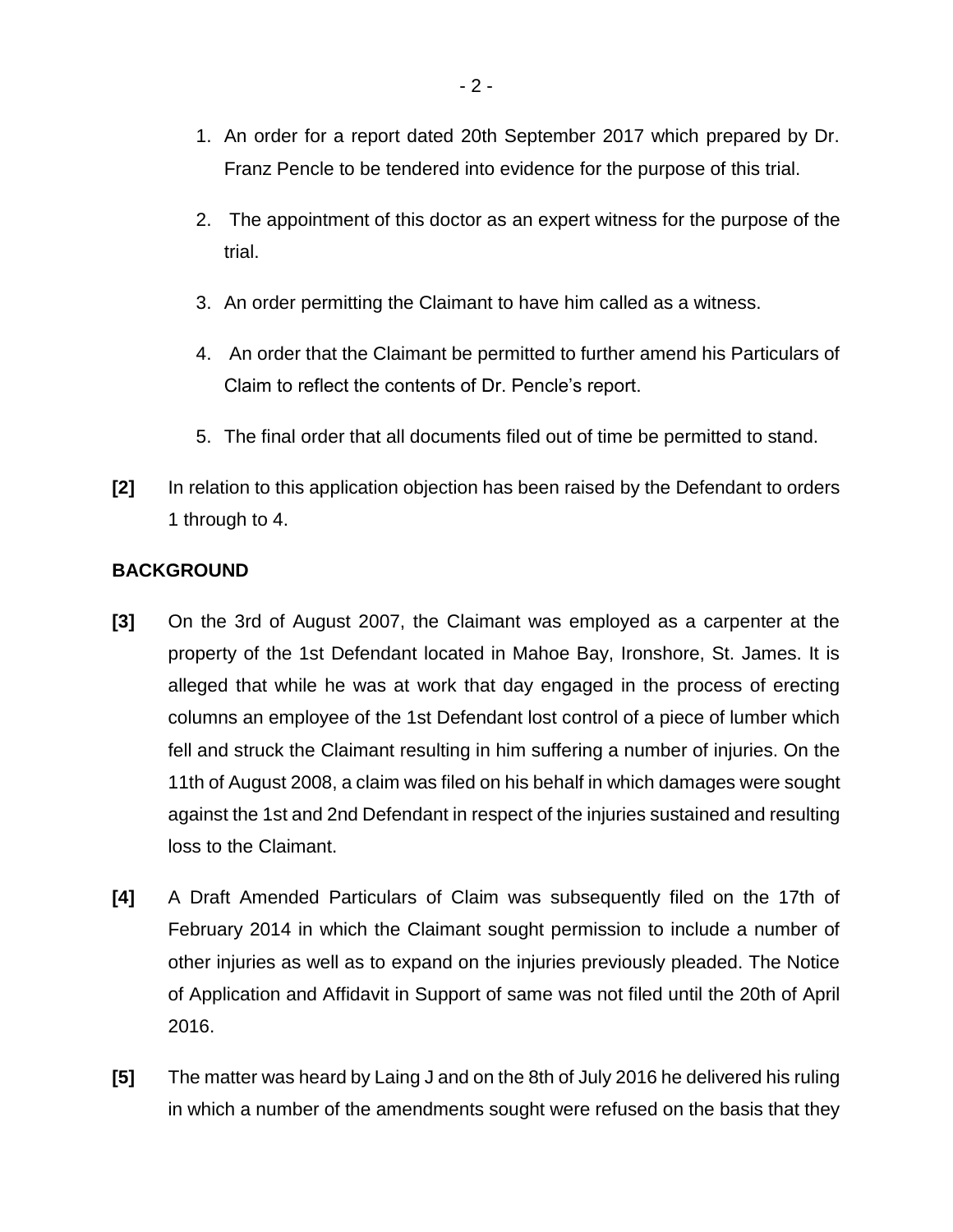related to new injuries which the Claimant was now seeking to include after the limitation period had run. The minute of order of the Hon Mr Justice Laing for the hearing on the 8th of July 2016 and a draft formal order in respect of the same date which were presented to this Court made specific reference to the injuries which were to be removed. The learned judge also made an order for an amended particulars of claim to be filed which reflected the Courts' ruling. This was done on the 14th of July 2016.

**[6]** The Relisted Application, Affidavit in Support, Draft Further Amended Particulars and Report from Dr Pencle were subsequently filed and are the subject of this application.

### **LAW**

- **[7]** Part 20 of the **Civil Procedure Rules** (CPR) makes provision for amendments to statements of case. It allows a party to amend their statement of case at any time before the case management conference without permission unless the amendment is one to which either rule 19.4 or 20.6 applies.
- **[8]** Rule 20.6 allows parties, with the permission of the court, to amend their statement of case after the relevant limitation period. That rule specifically provides that the amendment is to be granted to correct a mistake as to the name of a party, but only in circumstances where the mistake was genuine, and not one which would cause uncertainty as to the identity of the party in question
- **[9]** There have however been a number of decided cases in which amendments to statements of case after the limitation period have been allowed in certain other circumstances. In *Judith Godmar v Ciboney Group Limited* SCCA 144 of 2001, a decision of the Court of Appeal which was delivered on July 03, 2003 the Claimant had made an application for amendment to include a claim for posttraumatic stress disorder as well as to add additional expenses under the heading of special damages in refusing the application to add the injury on the basis that it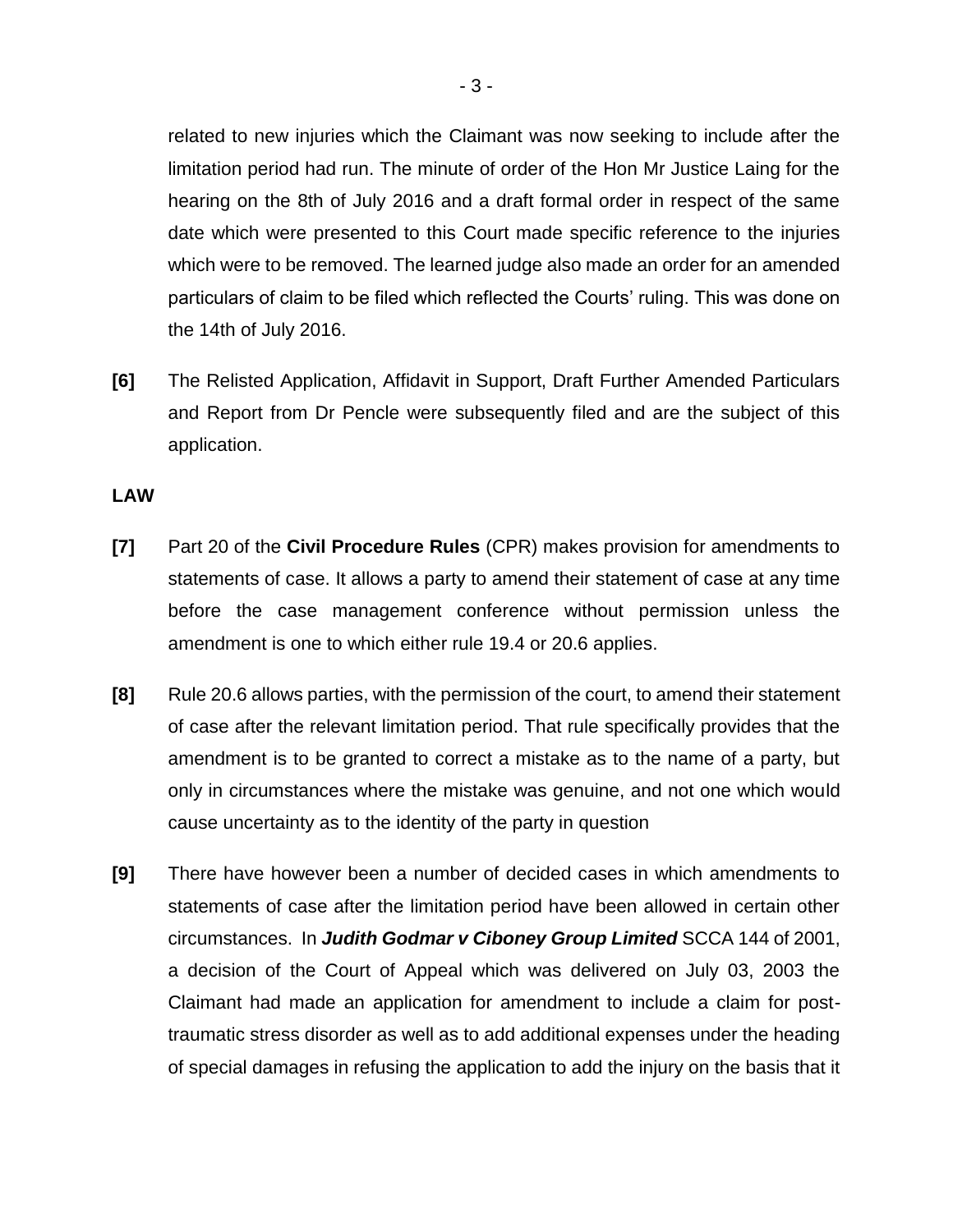was an entirely new injury which the party now sought to include but allowing the claim in respect of the special damages, Smith JA stated as follows;

*"It is my view having read the cases cited among others, that the limitation period does not apply to the claim for additional special damages. Such additional claims as Mr. Morrison, Q.C. submitted, are consistent with the ongoing treatment of the appellant in respect of the injuries pleaded in the amended Statement of Claim. Furthermore, these additional claims represent expenses incurred during the limitation period...* 

*...they are merely additional expenses in respect of injuries already pleaded in the Statement of Claim and paid within the limitation period to substantially the same doctors and therapists already listed in the particulars of special damages..."*

**[10]** An application for amendment after the limitation period was also considered in *Peter Salmon v Master Blend Feeds Limited* Suit No C.L. 1999/S163, a judgment of Sykes J which was delivered on October 26, 2007. In that matter Sykes J analysed the decision in *Godmar* and made the following observation at paragraph 10 of the judgment:

> *"In Godmar, the claimant applied to amend her statement of claim by adding further sums as special damages. She also wished to include a new claim for post-traumatic stress disorder. Specifically, Miss Godmar alleged that the post-traumatic stress disorder was an additional injury attributable to the defendant's negligence. The court allowed the additional special damages but disallowed the claim for post-traumatic stress disorder. The court held that the additional sums for special damages were merely the cost of further treatment for injuries pleaded during the limitation period whereas the claim for post-traumatic stress was a claim for a new injury that was being made after the limitation period had passed."*

**[11]** In *George Hutchinson v Everett O'Sullivan [2017] JMSC Civ 91* a decision of V. Harris J, which has been cited by Counsel for the Defendant, the original claim was filed on the 10th of January 2013 for a motor vehicle accident which occurred on the 20th of March 2009. The particulars of injury made reference to a fractured phalanx to right little finger. On the 19th of July 2016 an application was filed seeking to amend the particulars of injury to include head injuries, injuries to the lower back, additional details on the fractured phalanx, lacerations to the upper and lower limbs, whiplash injury and a sprained left ankle. The amendment was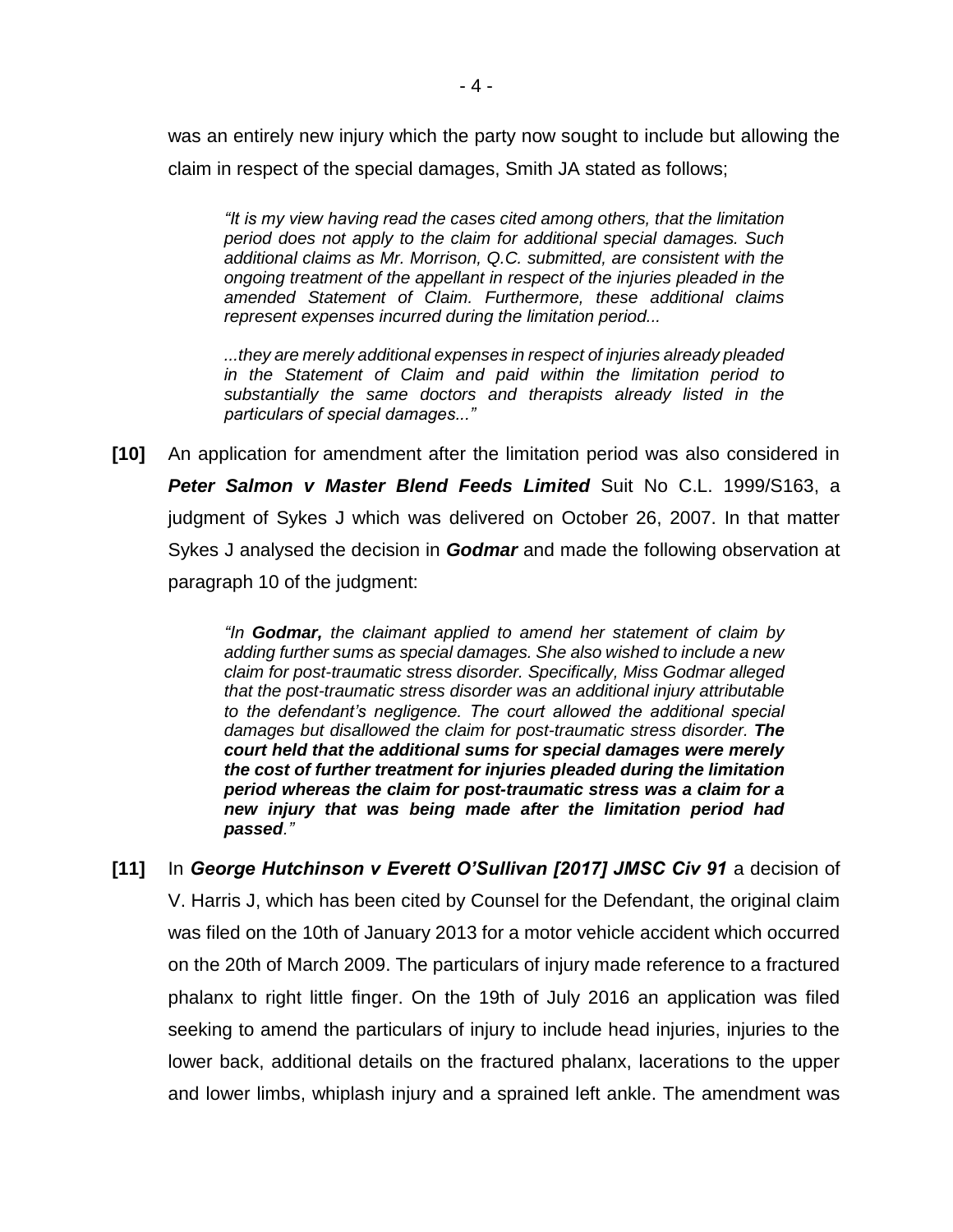refused save for the additional details provided in respect of the fractured phalanx of the right little finger. The reasoning of the learned judge was while this was nothing more than additional details of an injury pleaded before the limitation period, the other amendments appeared to be an attempt to claim for entirely new injuries after the limitation period.

**[12]** At paragraph 27 of her judgment, V. Harris J helpfully noted the relevant considerations as follows;

> *I have gleaned the following principles from the Godmar and Peter Salmon cases:*

*i) The question of amendment of pleadings is a matter for the discretion of the first instance judge.* 

*ii) Rule 20.4 of the CPR also gives the court the power to amend statements of case after the limitation period without the qualifications that are found in rules 19.4 and 20.6.* 

*iii) The court in interpreting and applying that rule must give effect to the overriding objective of the CPR which is to deal with cases justly and by taking a multi-dimensional (or liberal), as distinct from a narrow, approach.* 

*iv) Dealing with cases justly in an application of this nature, also incorporates the principles that an amendment may be allowed where it is necessary to decide* 

*the real issues in controversy; it will not create any prejudice to the other party (such as presenting a new case) and is fair in the circumstances.* 

*v) There is a distinction between amendments to disclose greater details or particulars about an injury pleaded during the limitation period and making a claim for an injury that was not pleaded during the said period. The former may be allowed while the latter will not be.* 

*vi) The limitation period does not apply to a claim for additional special damages where they relate to the cost of ongoing or further treatment for any injury or injuries pleaded during the limitation period and where they represent expenses incurred and paid during the limitation period.*

**[13]** In examining the relevant factors to be taken into account at this stage, I have also noted the dicta of Neuberger J in *Charlesworth vs Relay Road Ltd* [2000] 1WLR 230 where he stated as follows;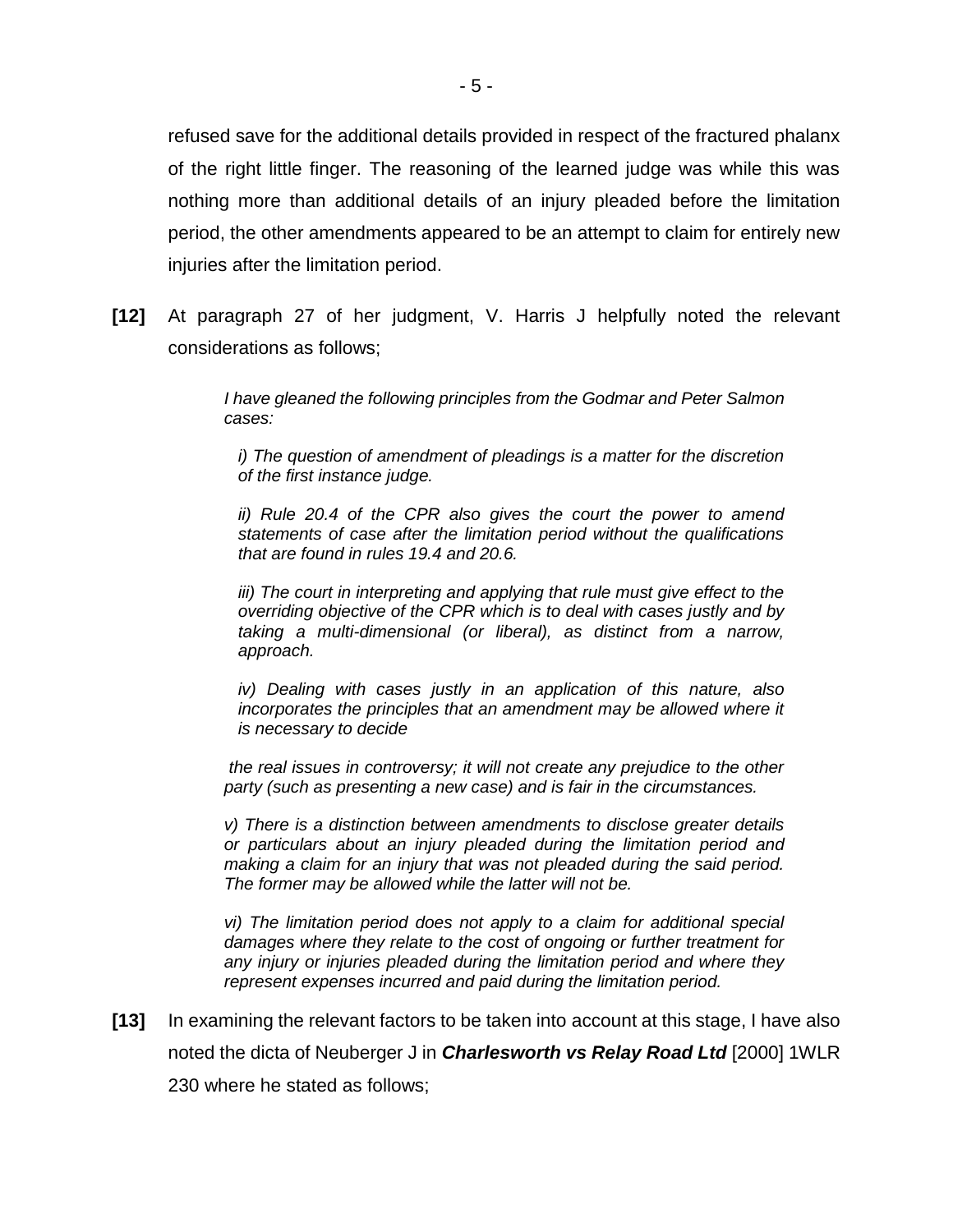## **ANALYSIS/DISCUSSION**

- **[14]** In respect of this application, I have been provided with detailed submissions as well as a number of authorities by Counsel on both sides a number of which have been examined above. These have all been reviewed along with a number of other authorities which I found helpful and the relevant principles have been extracted and applied to my reasoning in arriving at my decision.
- **[15]** I have also reviewed the documents which have been agreed between the Parties as being relevant to this application and these were:
	- I. the Particulars of Claim filed on the 11th of August 2008,
	- II. the Draft Amended Particulars of Claim filed on the 17th of February 2014
	- III. The Notice of Application and Affidavit in Support of same filed the 20th of April 2016.
	- IV. The minute of order of the Hon Mr Justice Laing for the hearing on the 8th of July 2016 and a draft formal order in respect of the same date.
	- V. The amended POC filed pursuant to the Court's ruling on the 14th of July 2016.
	- VI. The Relisted Application as well as the Affidavit in Support to which the Draft Further Amended Particulars and Report from Dr Pencle are attached.
	- VII. The Affidavit of Kristopher Brown in response with draft formal order attached.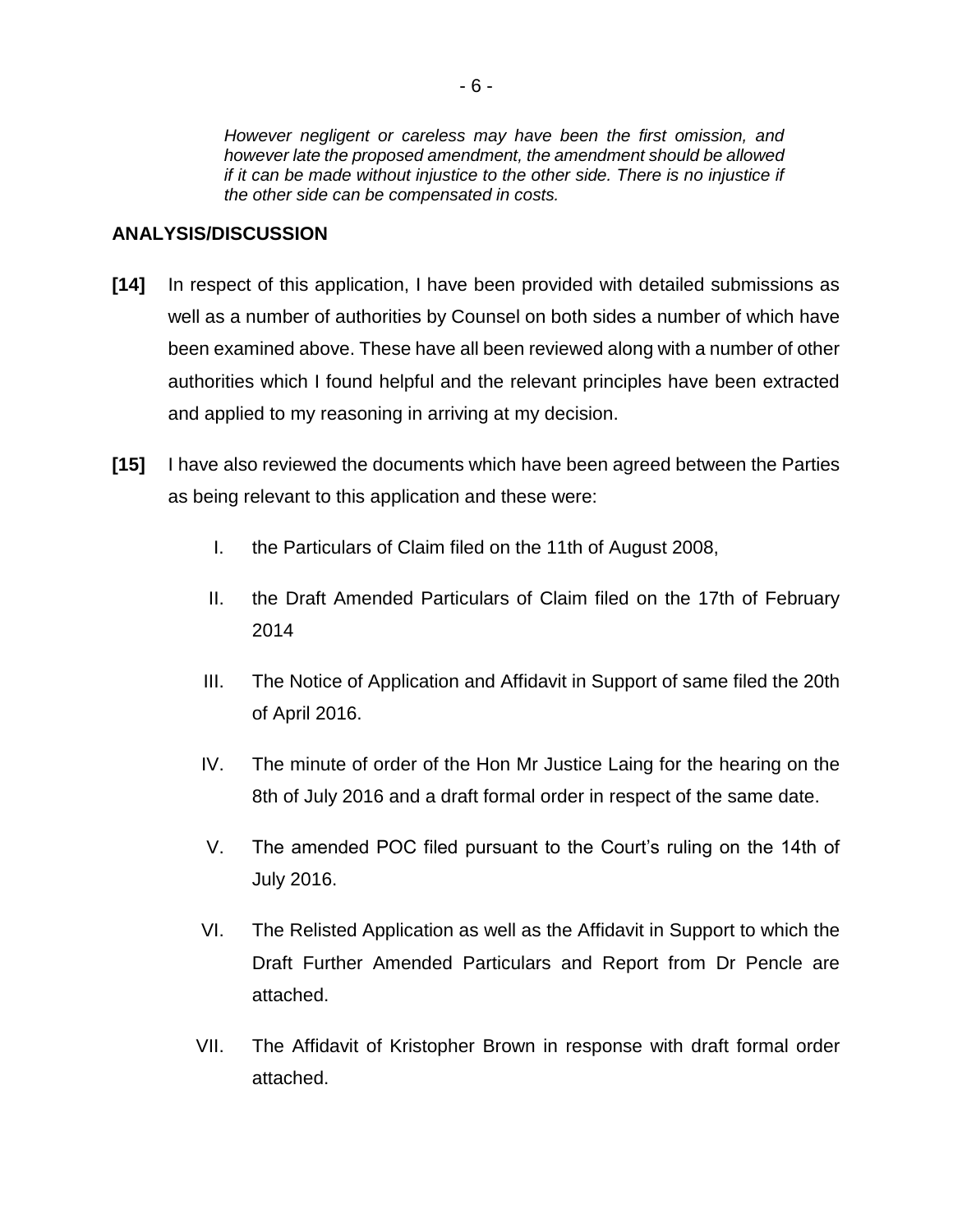- **[16]** The issues for consideration have been identified as follows;
	- 1. whether the report of Dr. Pencle should be admitted into evidence.
	- 2. Whether the Claimant should be permitted to call him as an expert given the circumstances in which his report has been prepared.
	- 3. Whether the amendments sought as a resut of Dr. Pencle's report ought to be granted.
- **[17]** In relation to these issues, Counsel for the Applicant has submitted that this report from Dr. Pencle had been obtained as it provided a complete record of the endorsements made on the Claimant's docket at the time when he was first treated by a doctor at Cornwall Regional Hospital as opposed to the summary which had been filed in 2008.
- **[18]** In outlining the basis of their objection Counsel for the Defendant noted that this report was nothing more than an attempt to get around the order made by Laing J in which much of the material outlined in this report had already been considered having been provided in 3 subsequent reports and orders made for it to be struck out as being pleaded after the limitation period.
- **[19]** It is settled practice that in circumstances in which a medical report is required for the purpose of Court proceedings, reports prepared by another physician have been admitted into evidence in circumstances where the original physician is no longer available once the relevant procedure has been followed. The report however should only be a reproduction of actual notes of the attending physician and the providing of an opinion on any of these findings would not be permitted.
- **[20]** In respect of this report, the Claimant must overcome certain evidential challenges. This arises from the fact that he now wishes to rely on certain observations which it is said were recorded on the docket at the time he was seen but which had not been included in the medical summary which had been provided. It is clear from a review of the doctor's report that the information in respect of the injuries sustained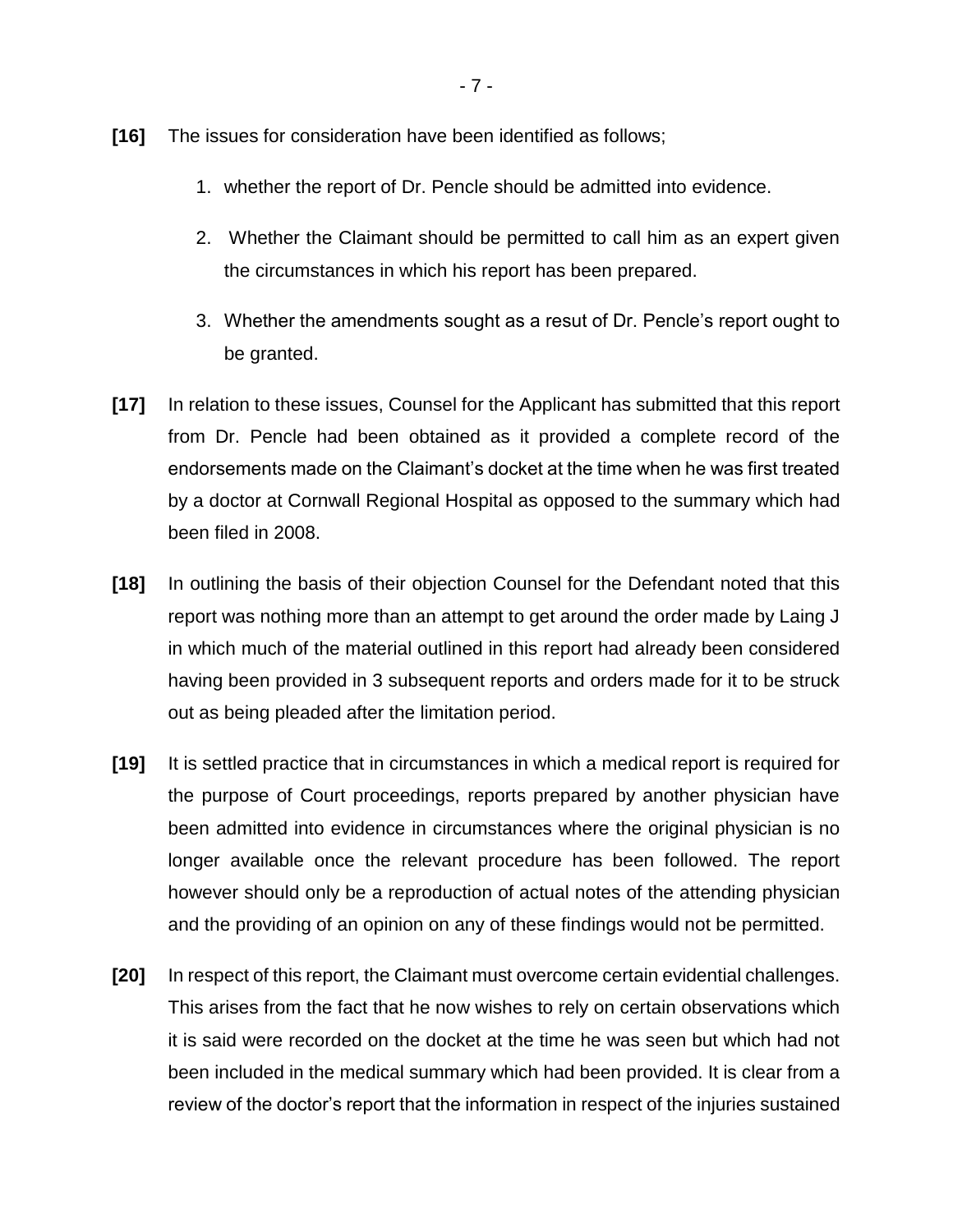had always been available. At paragraph 8 of the affidavit of Ms. Lightbourne it is accepted that contact had been made with personnel at the Cornwall Regional Hospital for a more detailed report but due to an oversight there was no follow up in order to obtain same.

- **[21]** In the absence of this detailed report however, additional reports were obtained from Doctors Aiken, Irons and St Clair Morgan between the 28<sup>th</sup> of September 2010 and the  $22<sup>nd</sup>$  of August 2011 and a review of these reports reveal observations in respect of the Claimant's injuries which were very similar to those contained in Dr. Pencle's report. It appears that these reports were the source of the additional particulars of injury which the Claimant sought to have included in his claim in 2016 and in his ruling on the  $8<sup>th</sup>$  of July 2016 the Learned Judge had them struck out on the basis that they were being pleaded out of time.
- **[22]** In order to ensure that the Claimant is not deprived of the opportunity to provide additional details of injuries which have already been pleaded, I have carefully compared the draft amended particulars of February 2014 and the draft further amended particulars. In doing so, I note that in respect of 7(A) (i) to (x), which are the particulars of injury seen in the report of Dr. Pencle, the injuries stated are actually a combination of new injuries along with the particulars of injury which had been struck out and those which had been approved.
- **[23]** In relation to the newly included heading 'effects of these injuries on the social, domestic, leisure and work of the Claimant', it is noted that reference is made to the Claimant being at risk of bladder infections, an assertion which had already been struck out by Laing J. In relation to the other observations outlined by Dr Pencle as to the likely effects/impact of these injuries on the Claimant's life there are questions as to whether this information can properly be included in his report by this doctor. In the absence of the Claimant having been examined by him or any record of follow up visits at the institution where these further findings had been made there has been no evidence provided which would lay the foundation for this opinion. As such, the Doctor's statement to this effect is speculative at best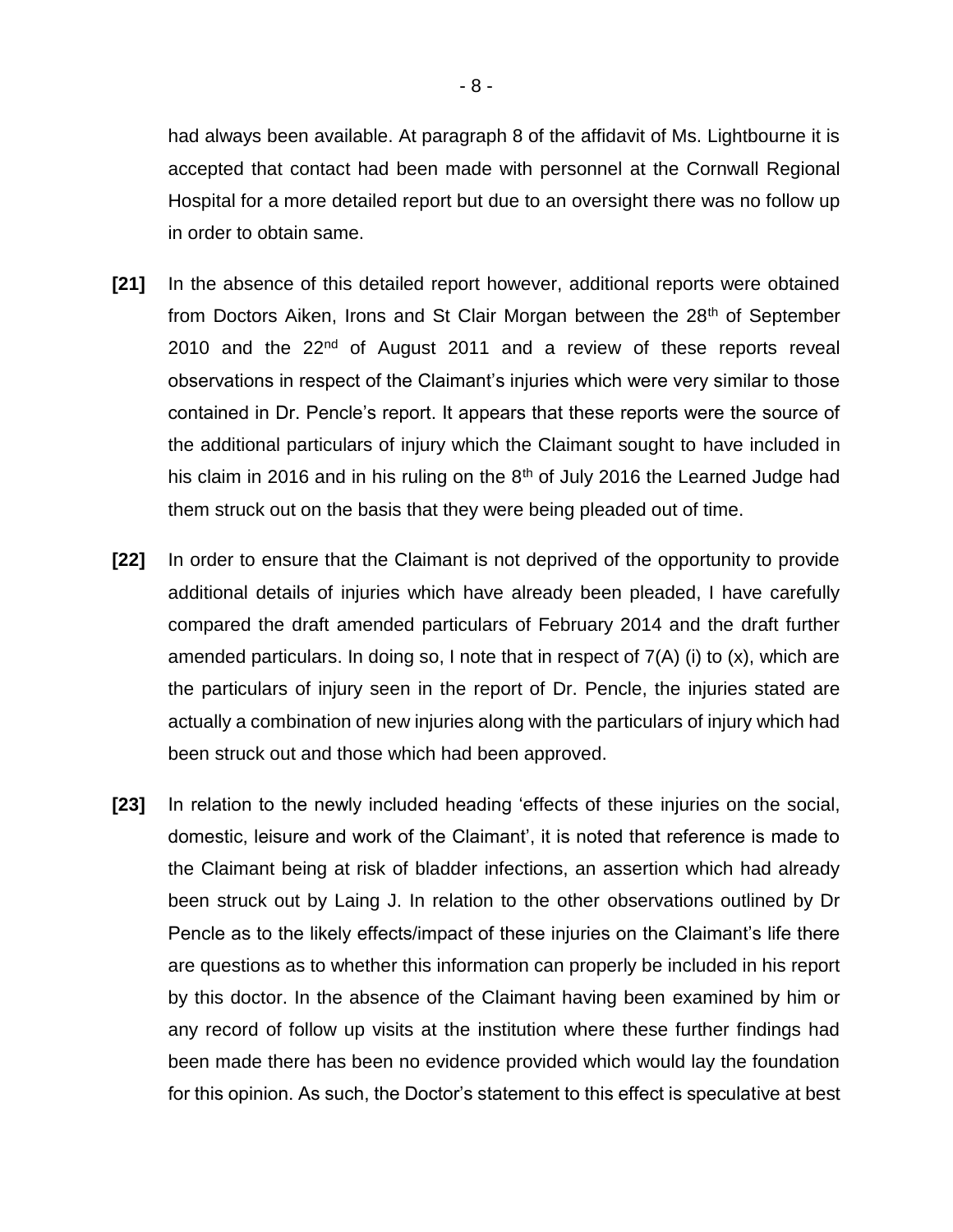and would be inadmissible. In addition, it is my view that it would be unsafe for a trial court to rely on this assertion without more in coming to a finding on the issues joined between the parties.

- **[24]** In relation to the Heading 'Effect of Injuries on Claimant's Activities of Daily Living' while it acknowledged that a party can amend a claim to include details of the injury which has previously been pleaded it is noted that the items outlined at 1 through to 13 had previously been adjudicated on by Mr. Justice Laing and had been excluded on the basis that they were new injuries and not details of injuries previously pleaded.
- **[25]** The Court having previously concluded that these items ought not to be included, I endorse the submission of Counsel for the Defendant that the attempt to have it included under another head could very well be an abuse of process. It had been open to the Claimant to have this ruling adjudicated upon if there had been disagreement with this ruling. What this Court cannot be asked to do at this point is to reconsider an issue which had already been judicially considered by a Court of co-ordinate jurisdiction, a position which was made abundantly clear in *Leymon Strachan v The Gleaner Company Limited and Stokes (Motion No 12/1999, judgment delivered 6 December 1999*.
- **[26]** I have considered whether the amendments sought would be nothing more than the 'fleshing out of the summary and the provision of a more expansive opinion of the Claimant's injuries' as was argued by Mr Foster but in light of my finding that much of the information was a re-introduction of injuries previously struck out as well as injuries which would be entirely new, I am unable to agree with this submission. This concern is exacerbated by the proximity of this application to the trial date in November 2020 and the challenge that any such amendment would pose to the opposing party in meeting same.
- **[27]** In keeping with the overriding objectives and the guidance provided in decided cases, a balance has to be struck between the parties in ruling on this application